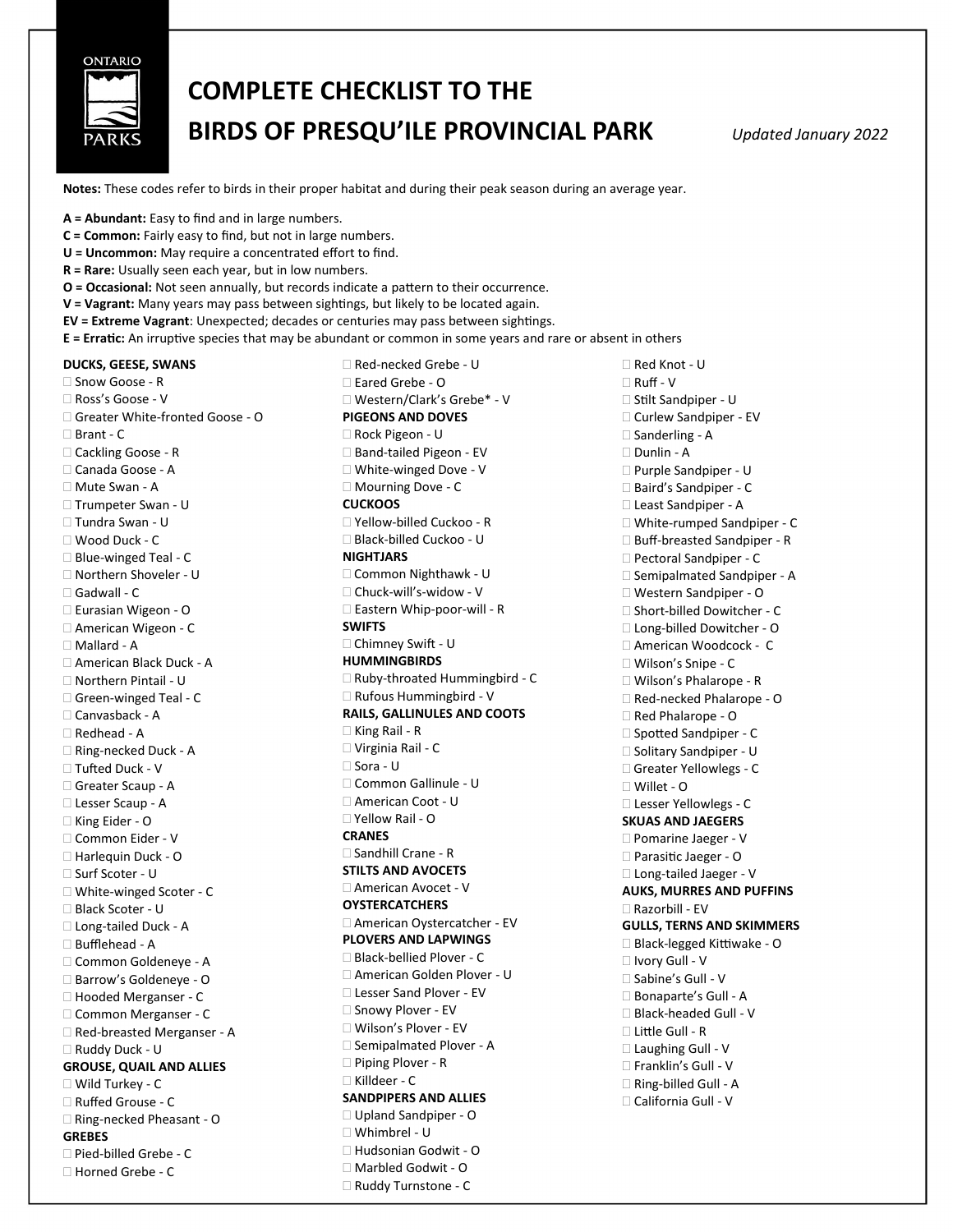

## **COMPLETE CHECKLIST TO THE BIRDS OF PRESQU'ILE PROVINCIAL PARK** *Updated January 2022*

□ Herring Gull - A Iceland Gull - U Lesser Black-backed Gull - R Glaucous Gull - U □ Great Black-backed Gull - C Caspian Tern - A Black Tern - R □ Common Tern - A Arctic Tern - V □ Forester's Tern - R □ Sandwich Tern - EV **LOONS** □ Red-throated Loon - U Common Loon - C **SHEARWATERS AND PETRELS** Northern Fulmar - EV **BOOBIES AND GANNETS** Northern Gannet - V **COMORANTS** □ Double-crested Cormorant - A **PELICANS** American White Pelican - V **HERONS AND BITTERNS** American Bittern - C Least Bittern - U □ Great Blue Heron - C □ Great Egret - C □ Snowy Egret - V Little Blue Heron - V □ Tricolored Heron - V Cattle Egret - O Green Heron - C □ Black-crowned Night Heron - C **IBISES** Glossy Ibis - V White-faced Ibis - V **NEW WORLD VULTURES** Black Vulture - V Turkey Vulture - C **HAWKS, KITES AND EAGLES** Osprey - C Golden Eagle - V □ Northern Harrier - U □ Sharp-shinned Hawk - U □ Cooper's Hawk - C □ Northern Goshawk - R Bald Eagle - U  $\Box$  Red-shouldered Hawk - R □ Broad-winged Hawk - R □ Swainson's Hawk - EV Red-tailed Hawk - U Rough-legged Hawk - U **OWLS** □ Barn Owl - EV □ Eastern Screech Owl - V Great Horned Owl - U □ Snowy Owl - U

 Northern Hawk Owl - V Barred Owl - C □ Great Grey Owl - E □ Long-eared Owl - R □ Short-eared Owl - O Boreal Owl - V □ Northern Saw-whet Owl - U **KINGFISHERS** □ Belted Kingfisher - C **WOODPECKERS** Yellow-bellied Sapsucker - C □ Red-headed Woodpecker - U □ Red-bellied Woodpecker - C □ American Three-toed Woodpecker - V □ Black-backed Woodpecker - V Downy Woodpecker - C □ Hairy Woodpecker - C □ Pileated Woodpecker - C □ Northern Flicker - A **CARACARAS AND FALCONS** American Kestrel - U Merlin - C Gyrfalcon - O □ Peregrine Falcon - U **TYRANT FLYCATCHERS** □ Olive-sided Flycatcher - U Eastern Wood Pewee - C □ Yellow-bellied Flycatcher - U Acadian Flycatcher - O Alder Flycatcher - U Willow Flycatcher - U Least Flycatcher - C □ Eastern Phoebe - C □ Great Crested Flycatcher - C □ Sulphur-bellied Flycatcher - EV □ Thick-billed Kingbird - EV Western Kingbird - V □ Eastern Kingbird - C □ Scissor-tailed Flycatcher - V **VIREOS** White-eyed Vireo - O Yellow-throated Vireo - U □ Blue-headed Vireo - C Philadelphia Vireo - U Warbling Vireo - C □ Red-eyed Vireo - C **SHRIKES** Loggerhead Shrike - V Northern Shrike - U **CROWS AND JAYS** Canada Jay - V Blue Jay - A □ American Crow - C □ Common Raven - C **CHICKADEES AND TITMICE** □ Black-capped Chickadee - A □ Boreal Chickadee - O

 Tufted Titmouse - O **LARKS** Horned Lark - C **SWALLOWS** □ Northern Rough-winged Swallow - C □ Purple Martin - C □ Tree Swallow - C □ Bank Swallow - U □ Barn Swallow - C □ Cliff Swallow - U **KINGLETS** □ Golden-crowned Kinglet - C □ Ruby-crowned Kinglet - A **NUTHATCHES** □ Red-breasted Nuthatch - C □ White-breasted Nuthatch - C **TREECREEPERS** □ Brown Creeper - C **GNATCATCHERS** Blue-gray Gnatcatcher - U **WRENS** □ House Wren - C Winter Wren - C □ Sedge Wren - O □ Marsh Wren - C □ Carolina Wren - R **STARLINGS** □ European Starling - A **MOCKINGBIRDS AND THRASHERS** Gray Catbird - C □ Brown Thrasher - C □ Northern Mockingbird - R **THRUSHES** Eastern Bluebird - U Townsend's Solitaire - V Varied Thrush - V Veery - C Gray-cheeked Thrush - U Swainson's Thrush - C  $\Box$  Hermit Thrush - C Wood Thrush - C American Robin - A **WAXWINGS** □ Bohemian Waxwing - E □ Cedar Waxwing - C **OLD WORLD SPARROWS** □ House Sparrow - U □ Eurasian Tree Sparrow - EV **WAGTAILS AND PIPITS** American Pipit - C